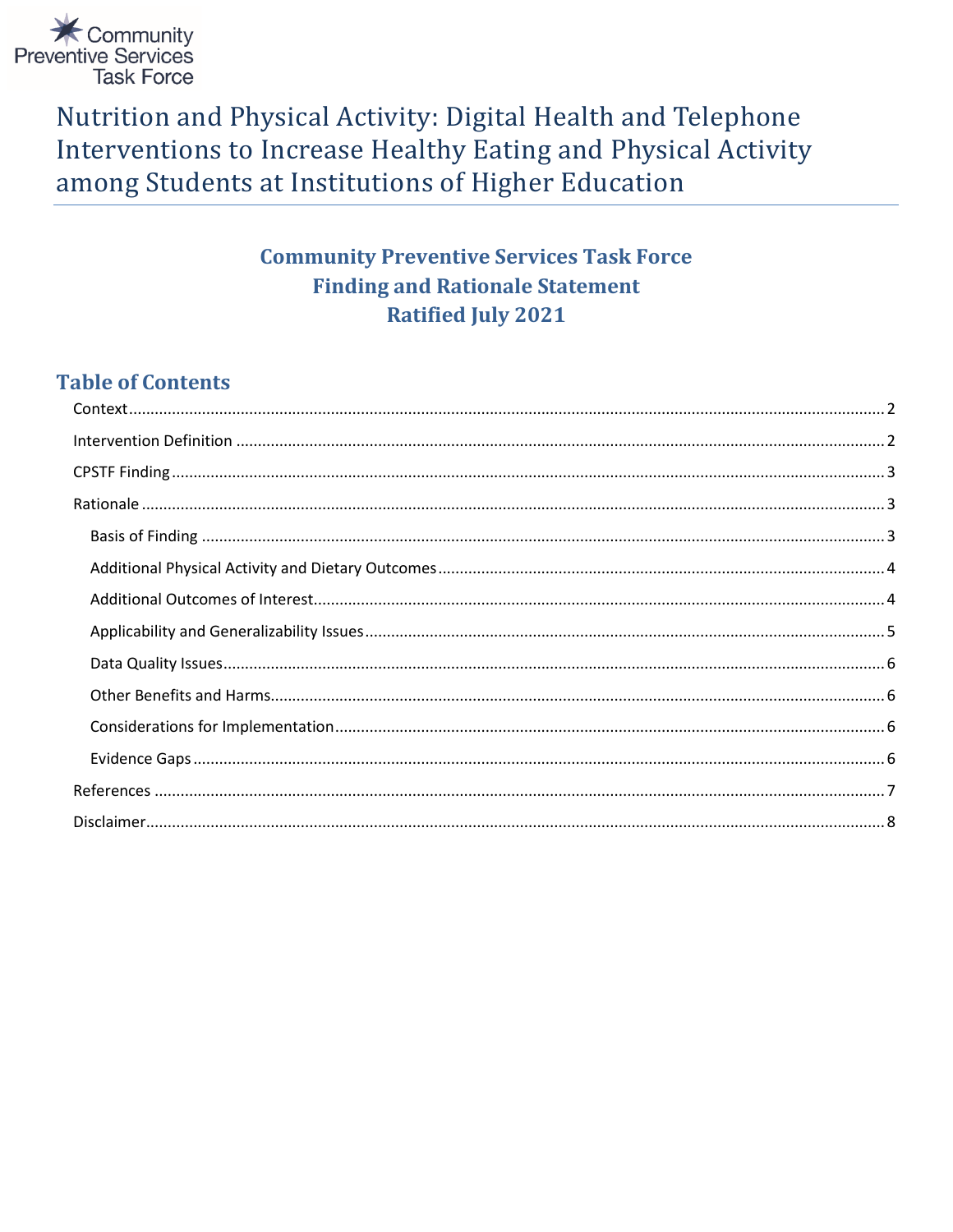

## **CPSTF Finding and Rationale Statement**

#### <span id="page-1-0"></span>**Context**

Poor diet and inadequate physical activity are well established risk behaviors for obesity, cardiovascular disease, cancer, and diabetes mellitus (Ford et al., 2012; Lloyd-Jones et al., 2010; U.S. Department of Health and Human Services and U.S. Department of Agriculture, 2015; U.S. Department of Health and Human Services, 2018). These risk behaviors often cluster (Fine et al., 2004; Gillman et al., 2001), which creates an opportunity to intervene on multiple risk behaviors simultaneously (Spring et al., 2012).

Many behavioral interventions that address poor diet and physical inactivity use a combination of self-monitoring and goal setting, which are both based on behavioral theory (Burke et al., 2011). Participants record their dietary intake and physical activity to self-monitor and increase their awareness of these behaviors and set clear, measurable goals for themselves (Foster et al., 2005). Because self-monitoring and goal setting are intervention approaches that include recording information, they are often used in digital health interventions (Coons et al., 2012). Over the past decade, the use of digital devices such as computers, smartphones, and tablets to foster or support behavior change has steadily increased (Michie et al., 2018).

Internet use among young adults is nearly universal (Pew Research Center, 2021), and over 40% of young adults attend an institution of higher education (National Center for Education Statistics, 2020). Institutions of higher education offer educational programs that students complete to be awarded a degree (i.e., associate, baccalaureate, graduate, or professional), achieve full credit toward a degree, or gain academic training for gainful employment (U.S. Government Publishing Office, 2001; U.S. Government Publishing Office, 2011).

#### <span id="page-1-1"></span>**Intervention Definition**

Digital health and telephone interventions to increase healthy eating and physical activity aim to support students at institutions of higher education who are interested in improving these behaviors. Interventions are delivered through websites, mobile apps, text messages, or email, or by one-on-one telephone calls.

Interventions include educational information, plus one or more of the following:

- Coaching or counseling from a professional or trained peer who provides personalized assistance related to eating or physical activity behaviors, or weight
- Self-monitoring to record eating or physical activity behaviors, or weight
- Goal setting related to eating or physical activity behaviors, or weight
- Computer-generated feedback that provides tailored information based on performance (i.e., prompts, meeting goals, and adherence)

Interventions also may include one or more of the following:

- Social support from peers through social media, internet forums, or discussion groups
- Motivational strategies that include incentives, rewards, and gaming techniques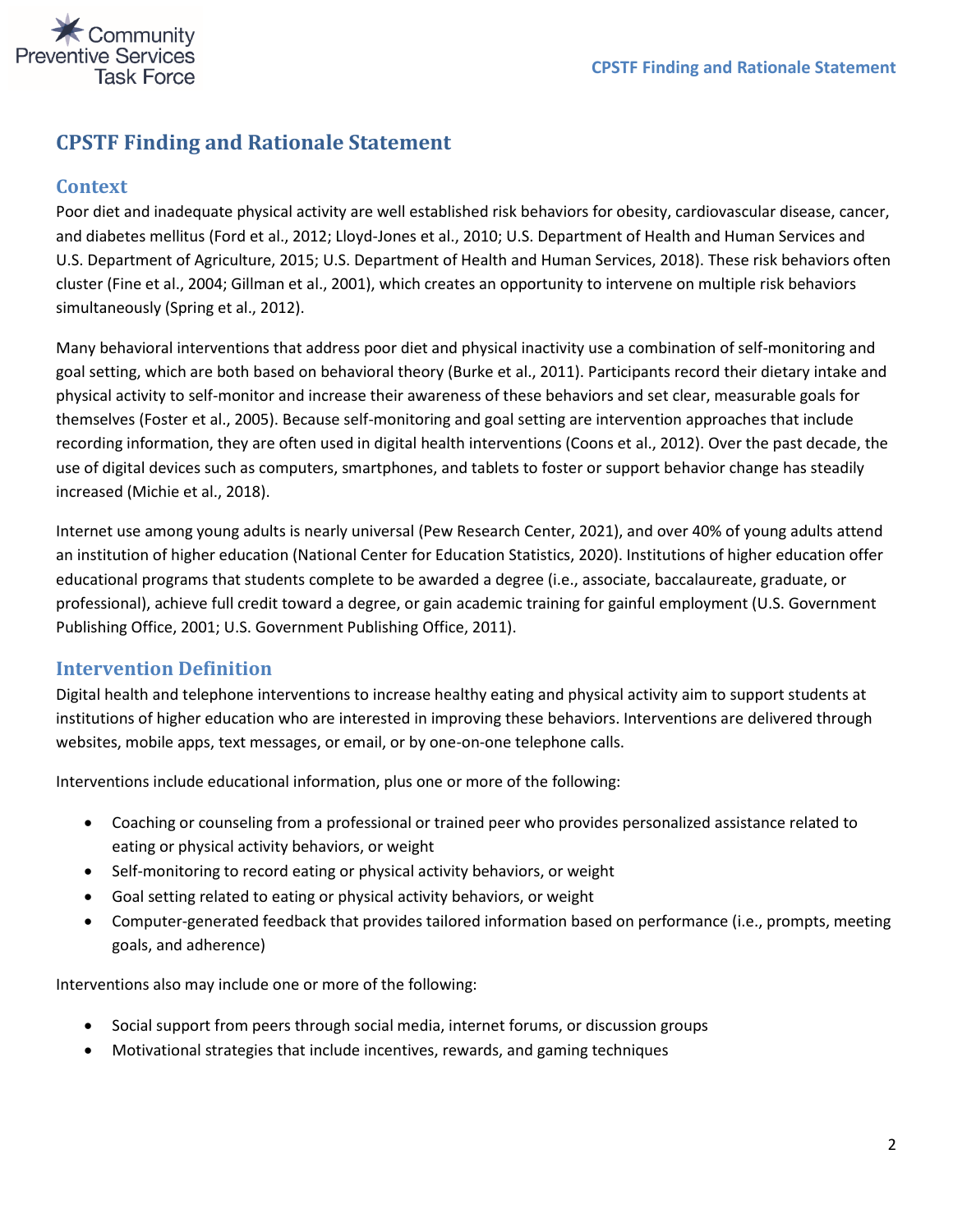

# <span id="page-2-0"></span>**CPSTF Finding (July 2021)**

The Community Preventive Services Task Force (CPSTF) recommends digital health and telephone interventions that are implemented at institutions of higher education and focus on improving healthy eating and physical activity among students who are interested in improving these behaviors. Sufficient evidence of effectiveness shows these interventions lead to meaningful increases in fruit and vegetable intake, decreases in fat intake, and improvements or maintenance of weight status. Students who meet or exceed recommended levels of physical activity at baseline (U.S. Department of Health and Human Services, 2018) maintain their activity levels. There were too few studies, however, to determine whether interventions increase physical activity among students who do not meet recommended levels at baseline.

The CPSTF also recommends digital health interventions to increase healthy eating and physical activity among adults interested in improving these behaviors in bot[h community-based](https://www.thecommunityguide.org/findings/nutrition-and-physical-activity-community-based-digital-health-and-telephone-interventions-increase-healthy-eating-and-physical-activity)

[https://www.thecommunityguide.org/findings/nutrition-and-physical-activity-community-based-digital-health-andtelephone-interventions-increase-healthy-eating-and-physical-activity] and [worksite settings](https://www.thecommunityguide.org/findings/nutrition-and-physical-activity-worksite-digital-health-and-telephone-interventions-increase-healthy-eating-and-physical-activity)

[https://www.thecommunityguide.org/findings/nutrition-and-physical-activity-worksite-digital-health-and-telephoneinterventions-increase-healthy-eating-and-physical-activity].

### <span id="page-2-1"></span>**Rationale**

#### <span id="page-2-2"></span>**Basis of Finding**

The CPSTF recommendation is based on evidence from a systematic review of 17 studies with 18 arms (search period: January 2009 – February 2021).

A team of specialists in systematic review methods and subject matter experts synthesized select physical activity (e.g., time spent in physical activity), dietary (e.g., fruit and vegetable intake), weight-related (e.g., Body Mass Index [BMI]), and clinical outcomes (e.g., cholesterol) to assess intervention effectiveness. Many of the included studies reported multiple physical activity, dietary, weight-related, and clinical outcomes.

Evidence from the seventeen included studies showed interventions increased fruit and vegetable intake, decreased fat intake, and improved or maintained weight. See results in the Table. Interventions did not demonstrate meaningful changes in physical activity, sedentary time, sleep, or clinical outcomes, as described below. Students used instruments with demonstrated validity and reliability for this population to self-report their dietary and physical activity behaviors.

#### **Table. Intervention Effects on Dietary and Physical Activity Behaviors and Weight-related Outcomes**

| <b>Outcome</b>             | <b>Studies</b>      | <b>Effect</b>                                  | <b>Direction of Effect</b> |
|----------------------------|---------------------|------------------------------------------------|----------------------------|
|                            | (Arms)              |                                                |                            |
| <b>Dietary Behaviors</b>   |                     |                                                |                            |
| Fruit and Vegetable Intake | 12 studies          | Median: 0.40 servings/day,                     | Favors the intervention    |
|                            | $(13 \text{ arms})$ | (Range: 0.18 to 0.74 servings/day;             |                            |
|                            |                     | 9 studies, 10 arms)                            |                            |
|                            |                     | 3 studies could not be calculated in median: 2 |                            |
|                            |                     | of 3 studies were favorable                    |                            |
| Fat Intake                 | 5 studies           | All studies were favorable                     | Favors the intervention    |
|                            | (6 arms)            |                                                |                            |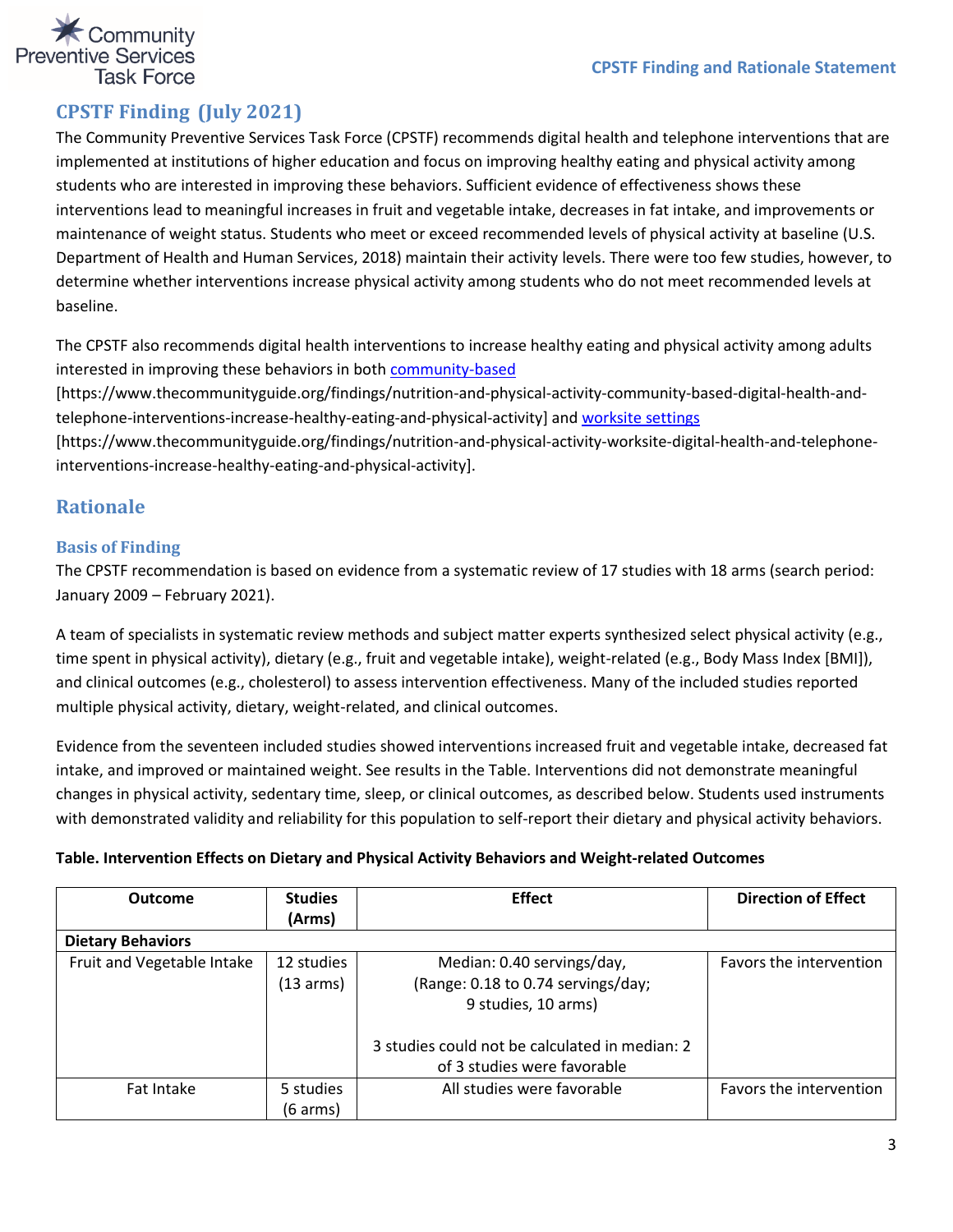# Community ve Services **Task Force**

| <b>Outcome</b>                     | <b>Studies</b>      | <b>Effect</b>                                  | <b>Direction of Effect</b> |
|------------------------------------|---------------------|------------------------------------------------|----------------------------|
|                                    | (Arms)              |                                                |                            |
| <b>Physical Activity Behaviors</b> |                     |                                                |                            |
| <b>Total Time Spent in</b>         | 10 studies          | Median: participants meeting or exceeding      | Favors the intervention    |
| <b>Physical Activity</b>           | $(11 \text{ arms})$ | recommended physical activity levels at        |                            |
|                                    |                     | baseline:                                      |                            |
|                                    |                     | Median relative increase: 3.74%                |                            |
|                                    |                     | (IQI: -58.58 to 13.24%)                        |                            |
|                                    | 1 study             | Median: participants below recommended         | Too few studies            |
|                                    |                     | physical activity levels at baseline:          |                            |
|                                    |                     | Relative increase: 17.27%                      |                            |
| Weight-related                     |                     |                                                |                            |
| Body Mass Index                    | 4 studies*          | Median: study categorized as overweight at     | Favors the intervention    |
|                                    | $(4 \text{ arms})$  | baseline**:                                    |                            |
|                                    |                     | $-0.20$ kg/m <sup>2</sup>                      |                            |
|                                    |                     | (Range: -0.43 to 0.02 kg/m <sup>2</sup>        |                            |
|                                    |                     | 3 studies, 3 arms)                             |                            |
|                                    |                     |                                                |                            |
|                                    |                     | 1 study that reported no change could not be   |                            |
|                                    |                     | calculated in median                           |                            |
|                                    | 7 studies*          | Median: study categorized as healthy weight at | Favors the intervention    |
|                                    | $(7 \text{ arms})$  | baseline: $0.0 \text{ kg/m}^2$                 |                            |
|                                    |                     | (IQI: -0.28 to 0.10 kg/m <sup>2</sup> )        |                            |
| Weight                             | 4 studies           | Median: study categorized as healthy weight at | Favors the intervention    |
|                                    |                     | baseline: $0.0 \text{ kg/m}^2$                 |                            |
|                                    |                     | (IQI: -0.28 to 0.10 kg/m <sup>2</sup> )        |                            |

\* One study had two arms: one arm was in overweight at baseline and one arm was in healthy weight at baseline

\*\* Studies were categorized as healthy weight or overweight based on baseline median BMI. Studies categorize in the overweight category likely included participants with obesity and healthy weight, and studies categorized in the healthy weight category likely included participants with overweight or obesity. Most studies excluded participants who were underweight

#### <span id="page-3-0"></span>**Additional Physical Activity and Dietary Outcomes**

Five studies reported on sugar intake; two were favorable; two showed no change: and one was unfavorable. Four studies (5 arms) reported on whole grain or fiber intake; three arms were favorable: one arm showed no change: and one arm was unfavorable. Three studies reported energy intake; two were favorable, and one was unfavorable. One study reported overall diet quality and was favorable.

In addition to the studies reported in the table, five studies reported on different measures of physical activity; one was favorable; three showed no change: and one was unfavorable.

Five studies reported sedentary time per week. Of these, four studies reported a median increase of 18.0 minutes/day in total sitting or sedentary time (range: -54.0 to 43.8 minutes/day). The remaining study reported an increase in TV and leisure computer use.

#### <span id="page-3-1"></span>**Additional Outcomes of Interest**

Three studies reported on perceived stress; two were favorable, and one was unfavorable. Two studies that reported health status showed no change. One study (2 arms) reported on body dissatisfaction; one arm was favorable, and one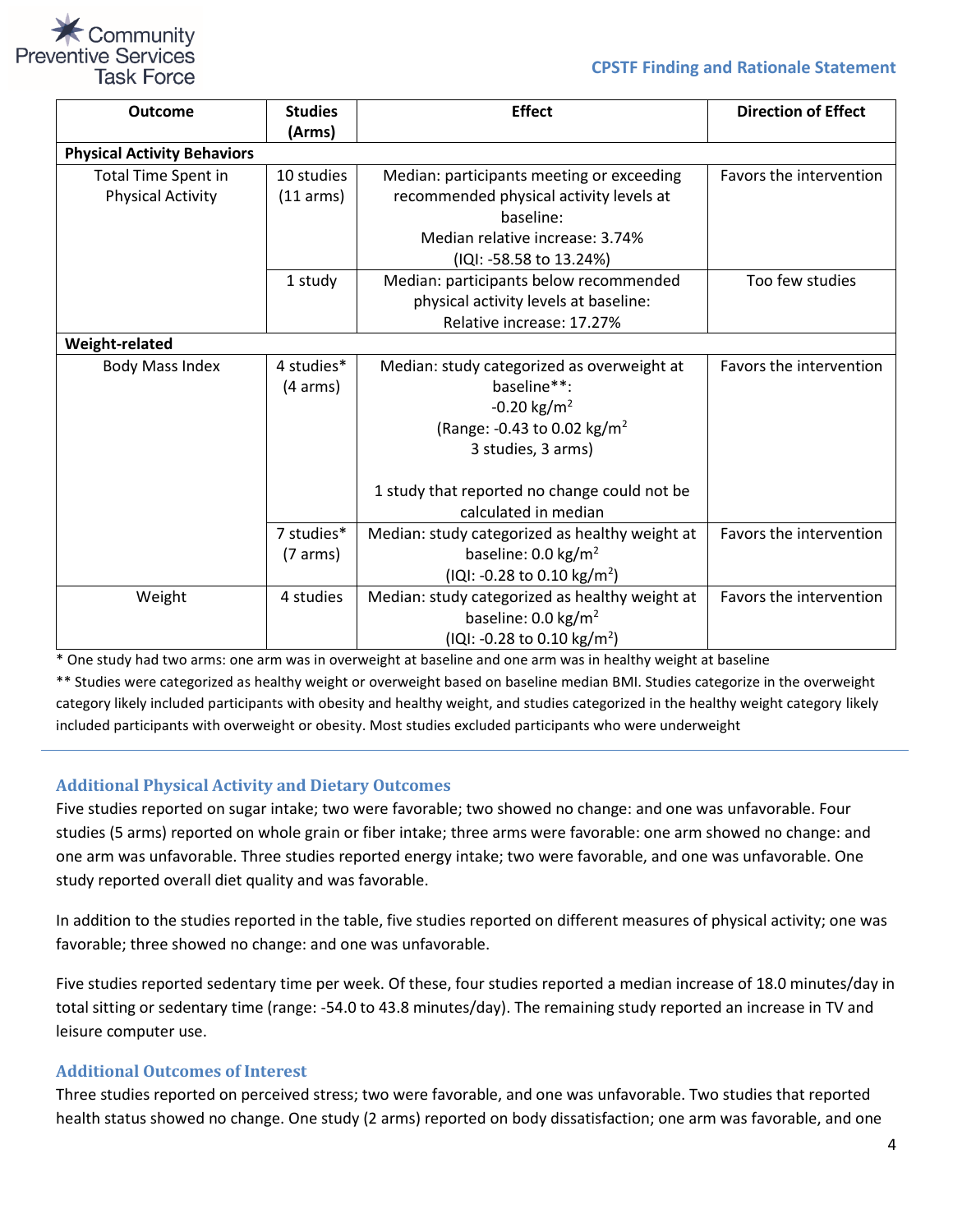## Community **Preventive Services Task Force**

arm was unfavorable. One study reported eating competence with an unfavorable finding. One study reported a reduction in emotional eating. One study reported improvements in mindful eating and reductions in uncontrolled and emotional eating.

Three studies reported on sleep, and all reported favorable findings.

Two studies (3 arms) reported prevalence of overweight or obesity; one arm was favorable; one arm showed no change; and one arm was unfavorable.

Two studies reported results for additional clinical outcomes, including changes in systolic blood pressure, diastolic blood pressure, total cholesterol, and glucose. Results were favorable for diastolic blood pressure, total cholesterol, and glucose, and there was no change for systolic blood pressure.

#### <span id="page-4-0"></span>**Applicability and Generalizability Issues**

Based on evidence from the systematic review, this finding should be applicable to all students at institutions of higher education who are interested in improving these health behaviors.

Included studies were conducted in the United States (14 studies), Australia (1 study), and the United Kingdom (2 studies). Most studies were conducted at institutions of higher education offering baccalaureate, graduate, or professional degrees; one was conducted in an institution of higher education offering an associate's degree or other two year training program; and one was conducted at a vocational institution of higher education. The majority of studies were conducted at public institutions (13 studies). No studies were conducted in historically Black or Hispanicserving colleges or universities, or tribal institutions of higher education. Of the six studies (7 arms) that reported whether students commuted or lived on campus, four reported more than half of students lived on campus; one reported nearly half the students lived on campus; and one reported all students commuted. Studies did not routinely report population density, with the exception of three studies conducted in urban populations and one study conducted in a rural population.

Across all studies, participants had a mean age of 19.7 years (IQI: 18.8 to 20.9 years). Studies reported higher proportions of females than males (on average, 69% were female).

Three studies reported socioeconomic status (SES). One study took place at a vocational school geared toward lowincome students; one was conducted at a two-year college that reported 67.9% of students made less than \$12,000 per year; and one came from a four-year university that reported 33% of participants were Pell-grant eligible (U.S. Department of Education, 2021) and 37% of participants did not feel they always had enough money to buy food.

Six of the studies from the United States reported racial and ethnic distributions. Studies included participants selfidentified as White (median 64.8%; 14 studies), Black or African American (median 14.6%; 14 studies), Hispanic or Latino (median 6.0%; 10 studies), Asian (median: 10.8%; 9 studies), American Indian or Alaska Native (0.8%; 1 study), Native Hawaiian or Other Pacific Islander (0.4%; 1 study), or other race/ethnicity (median 10.3%; 5 studies).

Intervention duration ranged from 1 to 24 months, with a median duration of 2.5 months. Baseline dietary and physical activity behaviors varied. For example, participants in four studies exceeded the dietary guidelines at baseline while participants in six studies did not meet them. Additionally, participants in twelve studies exceeded the Physical Activity Guidelines for Americans (U.S. Department of Health and Human Services, 2018) at baseline. Baseline weight status also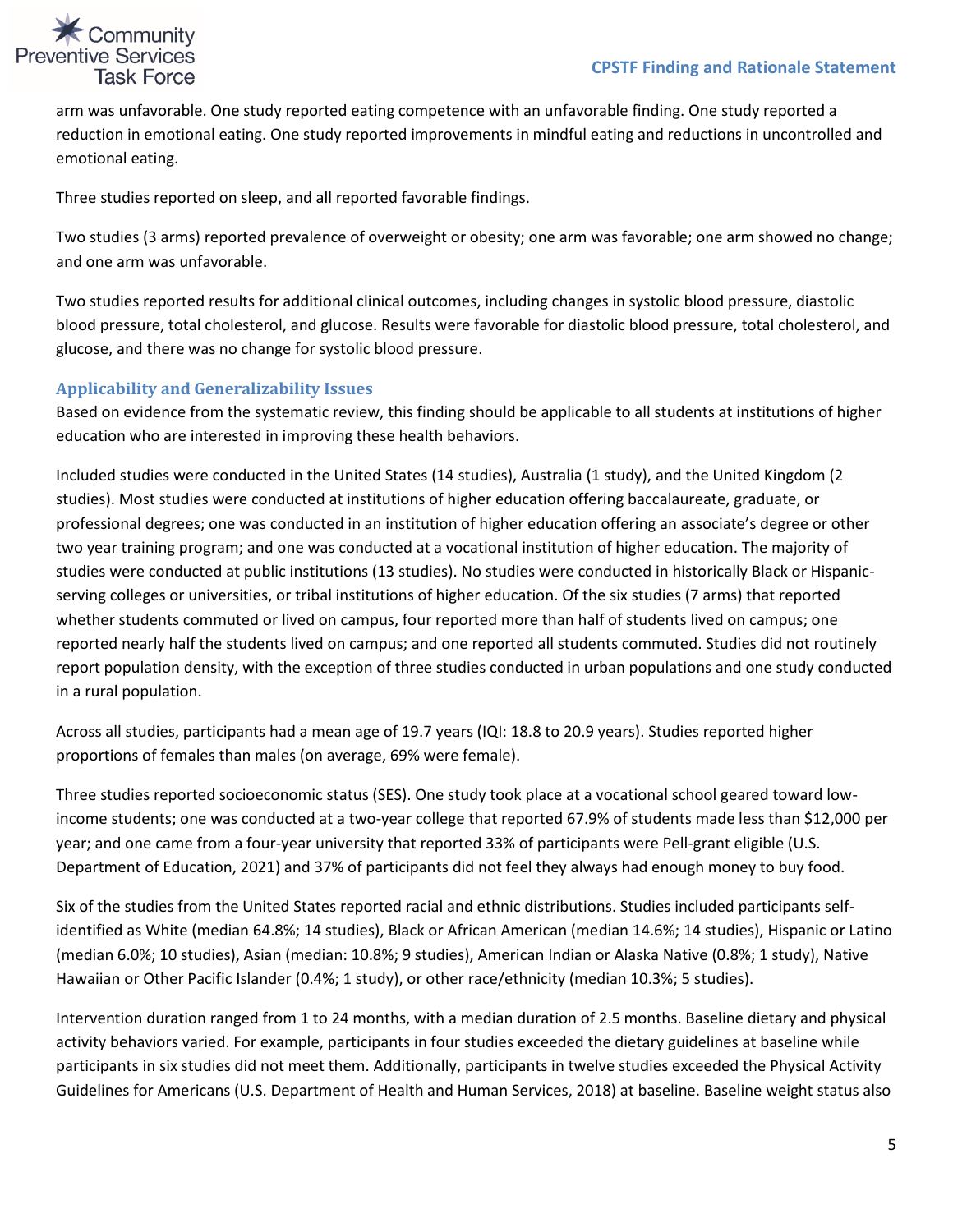## Community **Preventive Services Task Force**

varied. Five studies reported a mean BMI that indicated participants had overweight or obesity, and seven studies reported a mean BMI that indicated participants were of a healthy weight.

#### <span id="page-5-0"></span>**Data Quality Issues**

Study designs included randomized controlled trials (16 studies, 17 arms) and other controlled trials (1 study).

The most common study limitations, according to Community Guide quality scoring methods, were lack of description, loss to follow-up, and bias. While studies did not report challenges with recruitment, six studies reported attrition greater than 20%. Results did not differ by loss to follow-up.

#### <span id="page-5-1"></span>**Other Benefits and Harms**

CPSTF noted the convenience of digital health as a channel for intervention delivery.

CPSTF identified increased risk of injury from increased physical activity as a potential harm. Programs may reduce this risk by helping participants select appropriate activities. None of the included studies reported musculoskeletal injuries.

### <span id="page-5-2"></span>**Considerations for Implementation**

The following considerations for implementation are drawn from studies included in the evidence review, the broader literature, and expert opinion, as noted below. It is important to note that these interventions were conducted among students at institutions of higher education; therefore, students outside of institutions of higher education may not benefit to the same degree. The CPSTF does not endorse any specific digital health intervention.

- Implementers may want to tailor the intervention based on gender, race/ethnicity, health literacy, urbanicity (rural vs. urban), or other student characteristics.
- Interventions may be implemented by various student services within institutions of higher education (e.g., student life, housing, dining, student health centers).
- If access to technology is an issue, programs may encourage students to use computer labs on campus, as one study did. While technology is constantly evolving, existing technology continues to work for these interventions (e.g., laptops, tablets, smartphones, telephone, websites, apps).
- Implementers may want to consider the food environment (e.g., policies in place for types of food offered), built environment (e.g., places for physical activity), and safety (e.g., adequate lighting on walkways).
- Data security and privacy issues need to be considered when individuals enter personal information electronically.
- Digital health is rapidly evolving. Newer digital health interventions, such as those that incorporate social media platforms, were not represented in this body of evidence.

### <span id="page-5-3"></span>**Evidence Gaps**

The CPSTF identified several areas that have limited information. Additional research and evaluation could help answer the following questions and fill existing gaps in the evidence base.

- How effective are these interventions when implemented at historically Black, or Hispanic-serving colleges or universities, or tribal institutions of higher education?
- How effective are these interventions when implemented at institutions of higher education with a high proportion of nontraditional students, such as 2-year institutions of higher education or vocational schools?
- Does effectiveness differ by students' housing (on or off campus)?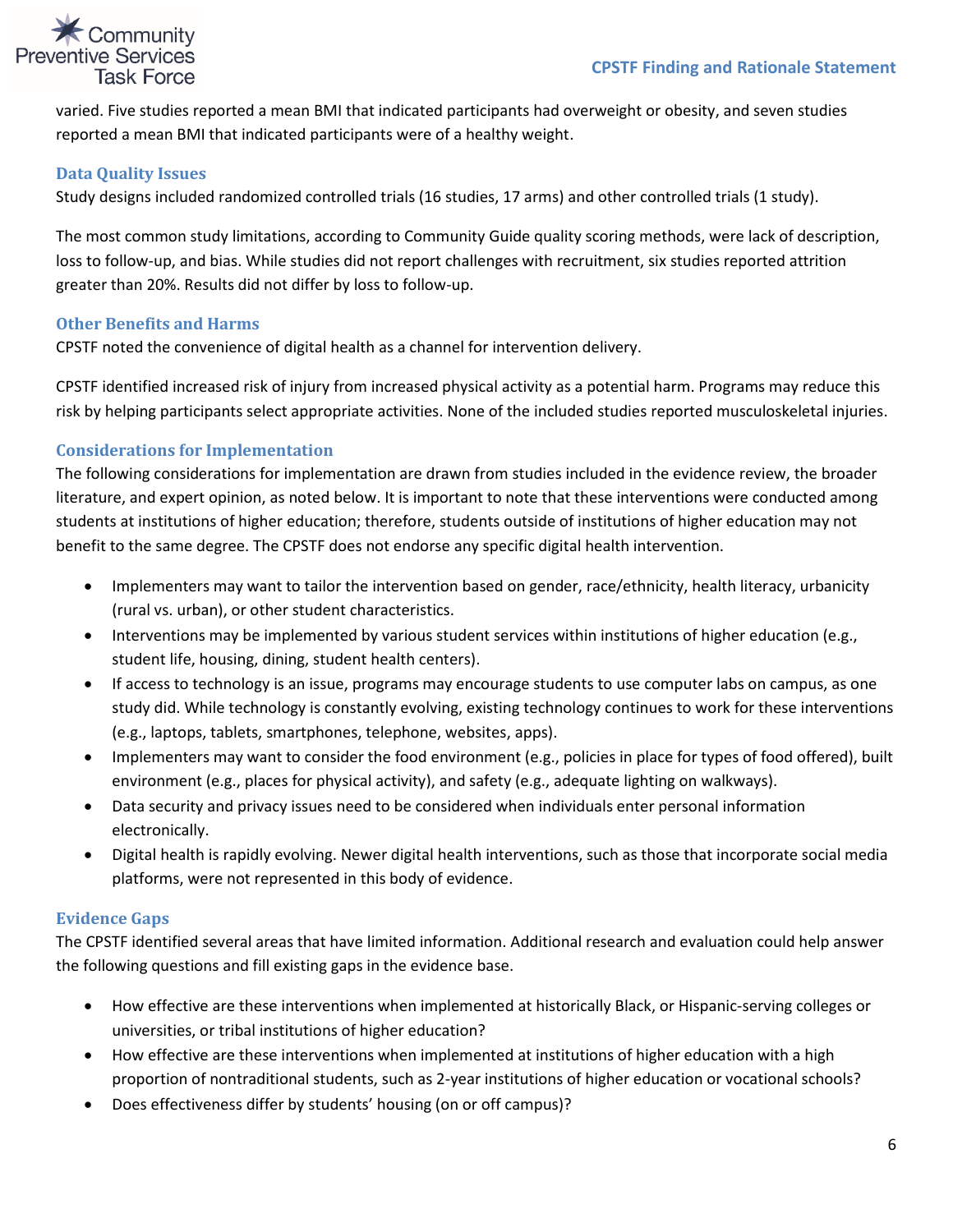# Community ive Services **Task Force**

- How effective are these interventions when implemented at institutions of higher education with existing healthier food policies?
- Does perceived safety of campus environment affect participation in these interventions?
- Are these interventions effective in rural areas? One study was conducted in a rural location.
- How effective are interventions among students with food insecurity? Only one study reported whether participants had enough money to buy food.
- Does effectiveness differ by gender or race or ethnicity?
- Does effectiveness differ by health literacy level?
- How effective are these interventions among students with low baseline levels of physical activity?
- Does effectiveness differ by baseline weight status?
- Do objective measures of physical activity corroborate these results?
- What are the effects of incorporating wearable devices?

### <span id="page-6-0"></span>**References**

Burke LE, Wang J, Sevick MA. Self-monitoring for weight loss: a systematic review of the literature. *J Am Diet Assoc* 2011;111(1):92-102.

Coons MJ, DeMott A, Buscemi J, Duncan JM, Pellegrini CA, et al. Technology interventions to curb obesity: a systematic review of the current literature. *Curr Cardiovasc Risk Rep* 2012;6(2):120-34.

Fine LJ, Philogene GS, Gramling R, Coups EJ, Sinha S. Prevalence of multiple chronic disease risk factors: 2001 National Health Interview Survey. *Am J Prev Med* 2004;27(2)(suppl):18-24.

Ford ES, Bergmann MM, Boeing H, Li C, Capewell S. Healthy lifestyle behaviors and all-cause mortality among adults in the United States. *Prev Med* 2012; 55(1):23-7.

Foster GD, Makris AP, Bailer BA. Behavioral treatment of obesity. *Am J Clin Nutr* 2005 Jul;82(1 Suppl):230S-5S.

Gillman MW, Pinto BM, Tennstedt S, Glanz K, Marcus B, et al. Relationships of physical activity with dietary behaviors among adults. *Prev Med* 2001; 32(3):295-301.

Lloyd-Jones DM, Hong Y, Labarthe D, Mozaffarian D, Appel LJ, et al; American Heart Association Strategic Planning Task Force and Statistics Committee. Defining and setting national goals for cardiovascular health promotion and disease reduction: the American Heart Association's strategic Impact Goal through 2020 and beyond. *Circulation* 2010;121(4):586-613.

Michie S, Yardley L, West R, Patrick K, Greaves F. Developing and evaluating digital interventions to promote behavior change in health and health care: recommendations resulting from an international workshop. *Journal of Medical Internet Research* 2018;19 (6):e232

National Center for Education Statistics. Digest of education statistics, 2020. Date Accessed 7/2/2021. Available at: https://nces.ed.gov/programs/digest/d20/tables/dt20\_302.60.asp.

Pew Research Center. Internet/Broadband Fact Sheet, 2021. Date Accessed 7/2/2021. Available at: https://www.pewresearch.org/internet/fact-sheet/internet-broadband/.